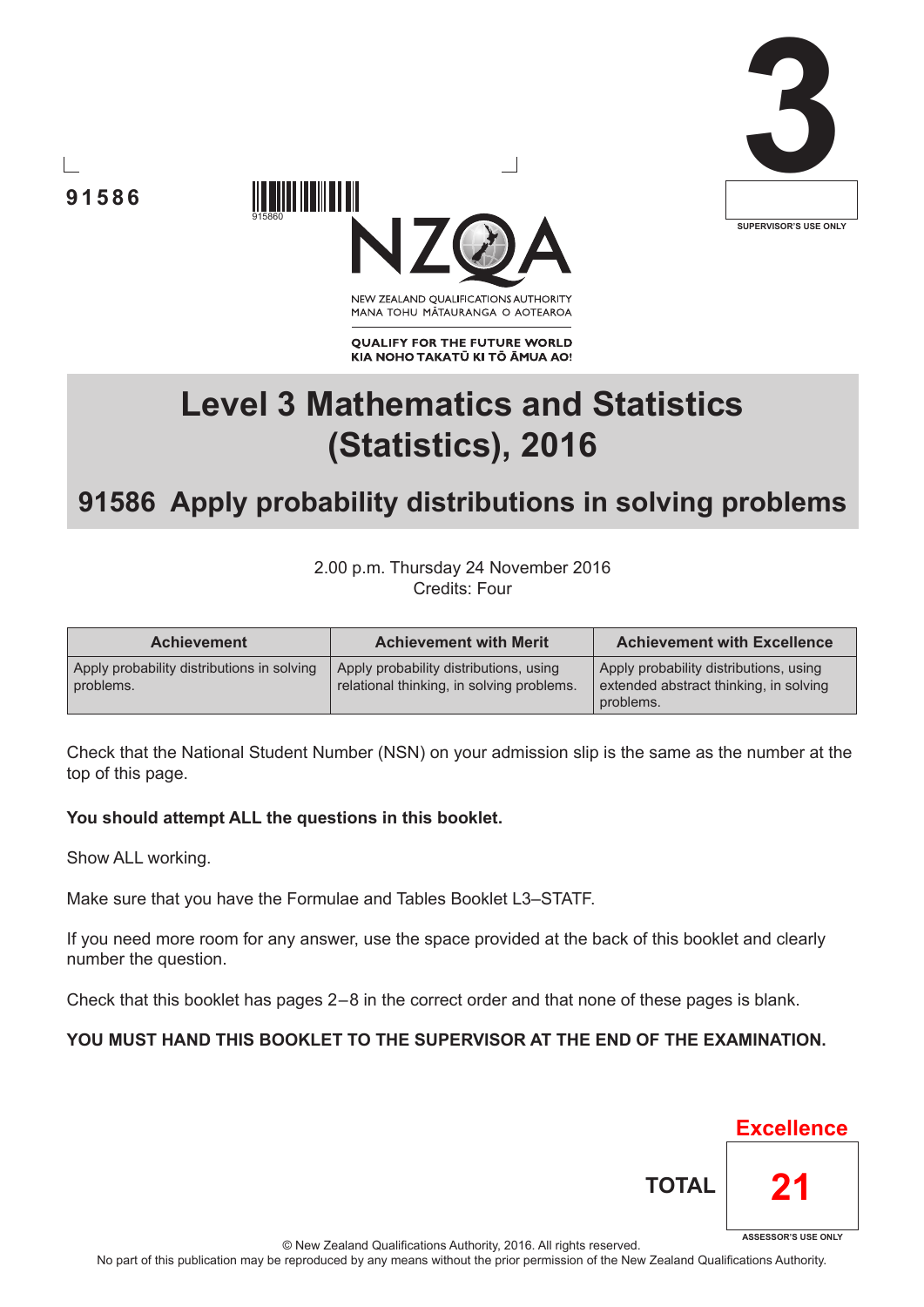#### **QUESTION ONE**

The time it takes a shopper to find a carpark at the supermarket can be modelled by a random  $(a)$ variable that takes on values between 0 minutes and 8 minutes. The most likely time it takes a shopper to find a carpark is 2 minutes.

Using an appropriate model, calculate the probability that it will take less than two minutes OR more than six minutes for a shopper to find a carpark.



- A supermarket has modelled the time shoppers spend at the supermarket using a normal (b) distribution with a mean of 32.5 minutes and a standard deviation of 10.8 minutes.
	- Sketch this probability distribution model on the axis below.  $(i)$



ASSESSOR'<mark>S</mark><br>USE ONLY

istike q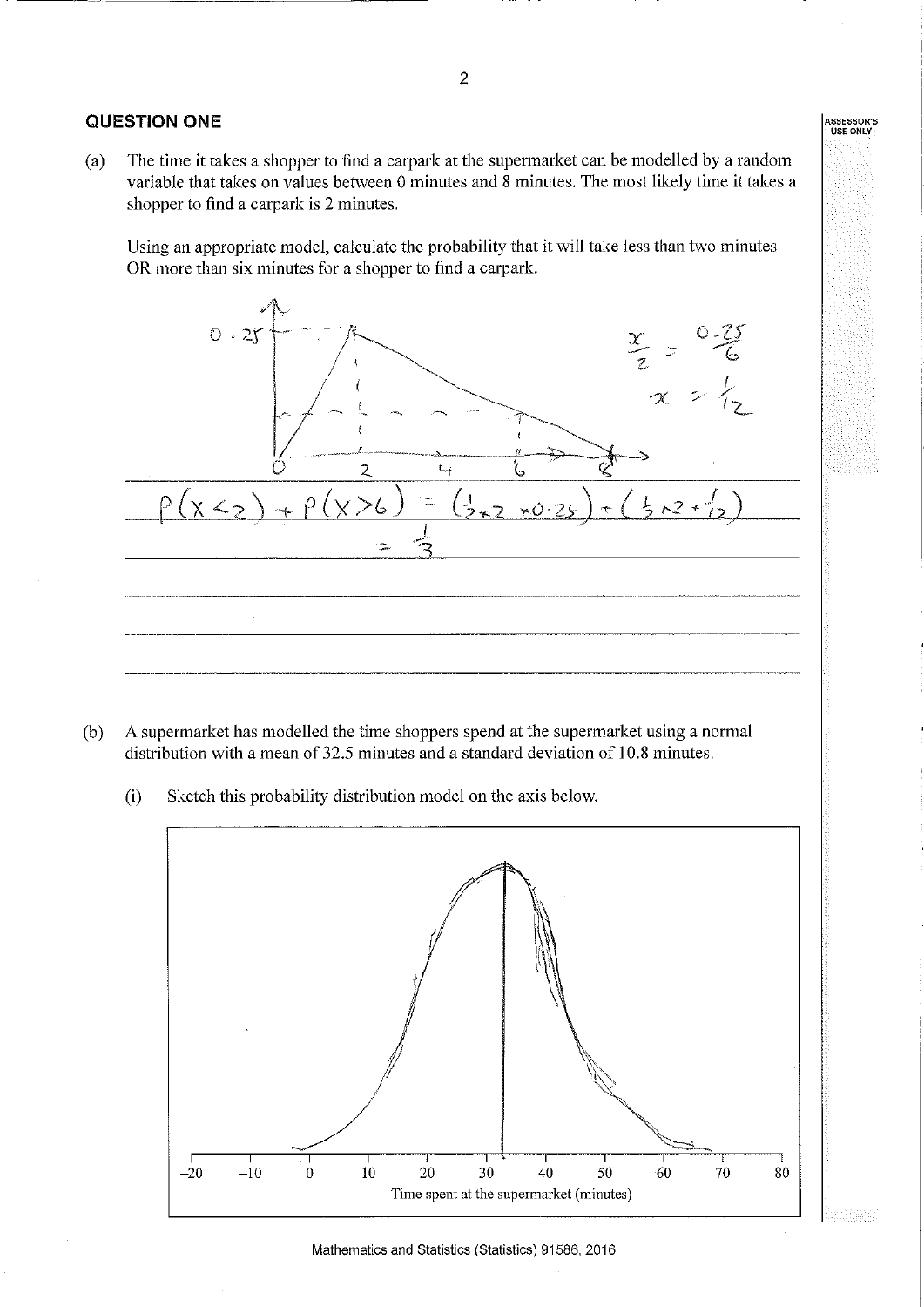Using this model, calculate the probability that two different randomly selected  $(ii)$ shoppers both spend more than 40 minutes at the supermarket.

Give any assumption(s) that need to be made.  $0.2637$  $0.2437$ 0.0596 tocher for both  $\int\!\!\!\!\!\int\! \varphi$ 

(iii) Following an observational study of shoppers, the supermarket has changed its model for the time shoppers spend at the supermarket. For this new model, the supermarket has kept the mean the same as the old model, but has adjusted the standard deviation. Using this new model, the percentage of shoppers who take longer than 40 minutes at the supermarket is estimated to be 31.1%.

Discuss how the standard deviation of the new model for the time shoppers spend at the supermarket compares with the standard deviation of the old model for the time shoppers spend at the supermarket.

You may wish to refer to your answers in parts (i) and (ii) to support your explanation.

 $(x > 40) = 0.311$  $2$   $\overline{\phantom{a}}$  $\frac{1}{20.4930}$  $\Im$  $15.7$ new model is 15-2 which is  $lowy \in \mathcal{H}_{\infty}$  $ol$ node ľW (iv) Discuss ONE potential limitation with using a normal distribution to model the time spent at this supermarket. <u>ses no uller</u>  $\sim$ someone camp  $\omega$ he supernorbet There is upper bound as a shopper leave

Mathematics and Statistics (Statistics) 91586, 2016

ASSESSOR'S<br>QUSE ONLY

Fх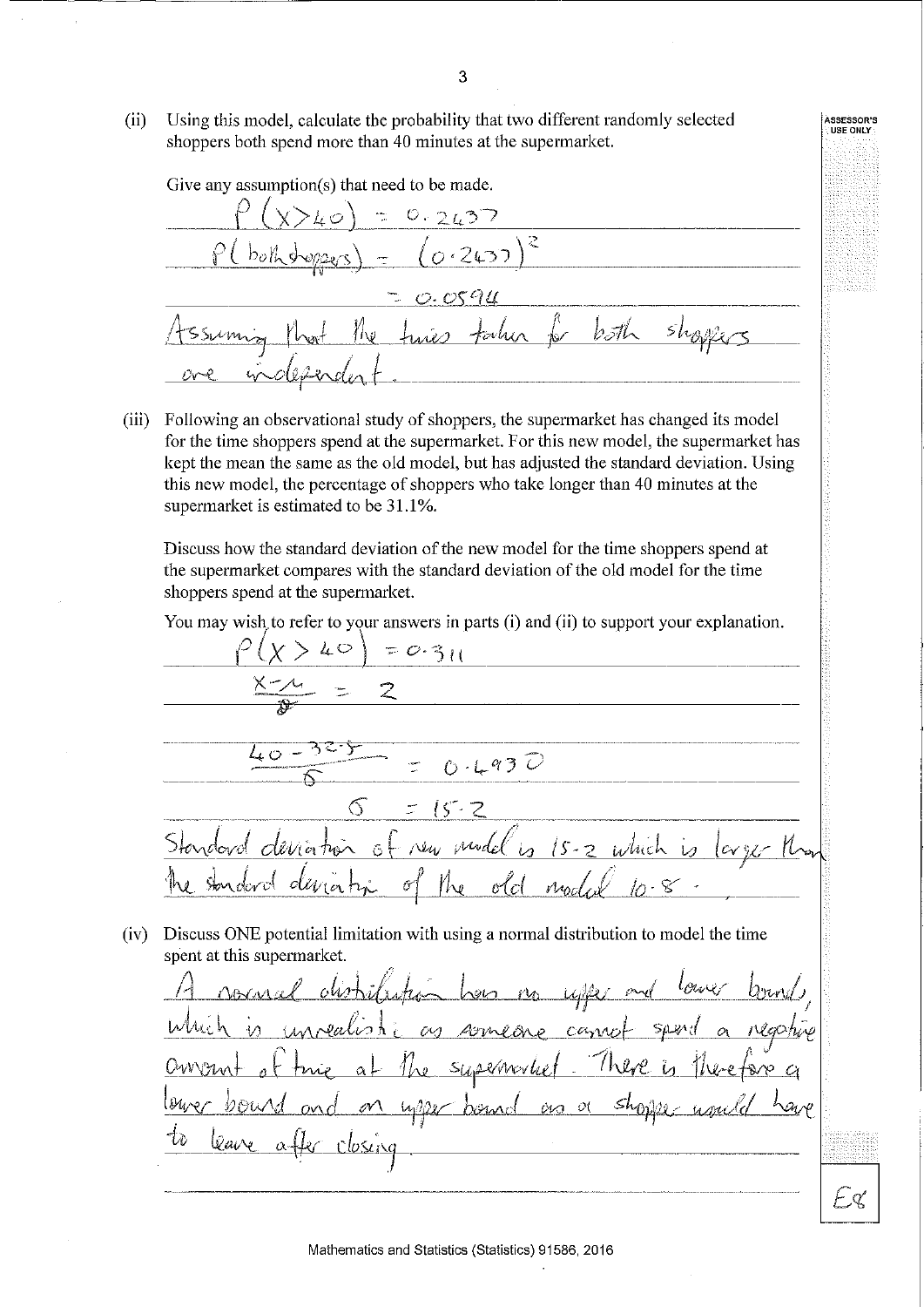#### **QUESTION TWO**

A supermarket has eight employees who are "on call" to help out during busy periods. Based  $(a)$ on the supermarket's records, the probability of one of these employees being unavailable when called is estimated to be 0.14.

The supermarket needs to call all eight employees during one particularly busy period.

Using an appropriate model, calculate the probability that fewer than three of these  $(i)$ employees will be unavailable when called.

 $\widehat{r}$  $(x < 2)$  $\equiv$  $-900$ 

Justify the use of the probability distribution for your answer in (i).  $(ii)$ 

 $11$ sines  $\mathcal{V}_1$ because v ed  $\mathcal{L}$  $\overline{v}$ Num b  $\mathcal{O}$ en doutes  $Q_{\mathcal{N}}$ loi.  $O_{V}$  $c<sub>1</sub>$  $\hat{\omega}$ ₩ الممارك

A supermarket is running a promotion where shoppers get one collectable item for every \$50  $(b)$ they spend at the supermarket in one purchase.

Using a very large amount of electronic sales data, the supermarket has produced the following graph:



Mathematics and Statistics (Statistics) 91586, 2016

4

**ASSESSOR'S**<br>USE ONLY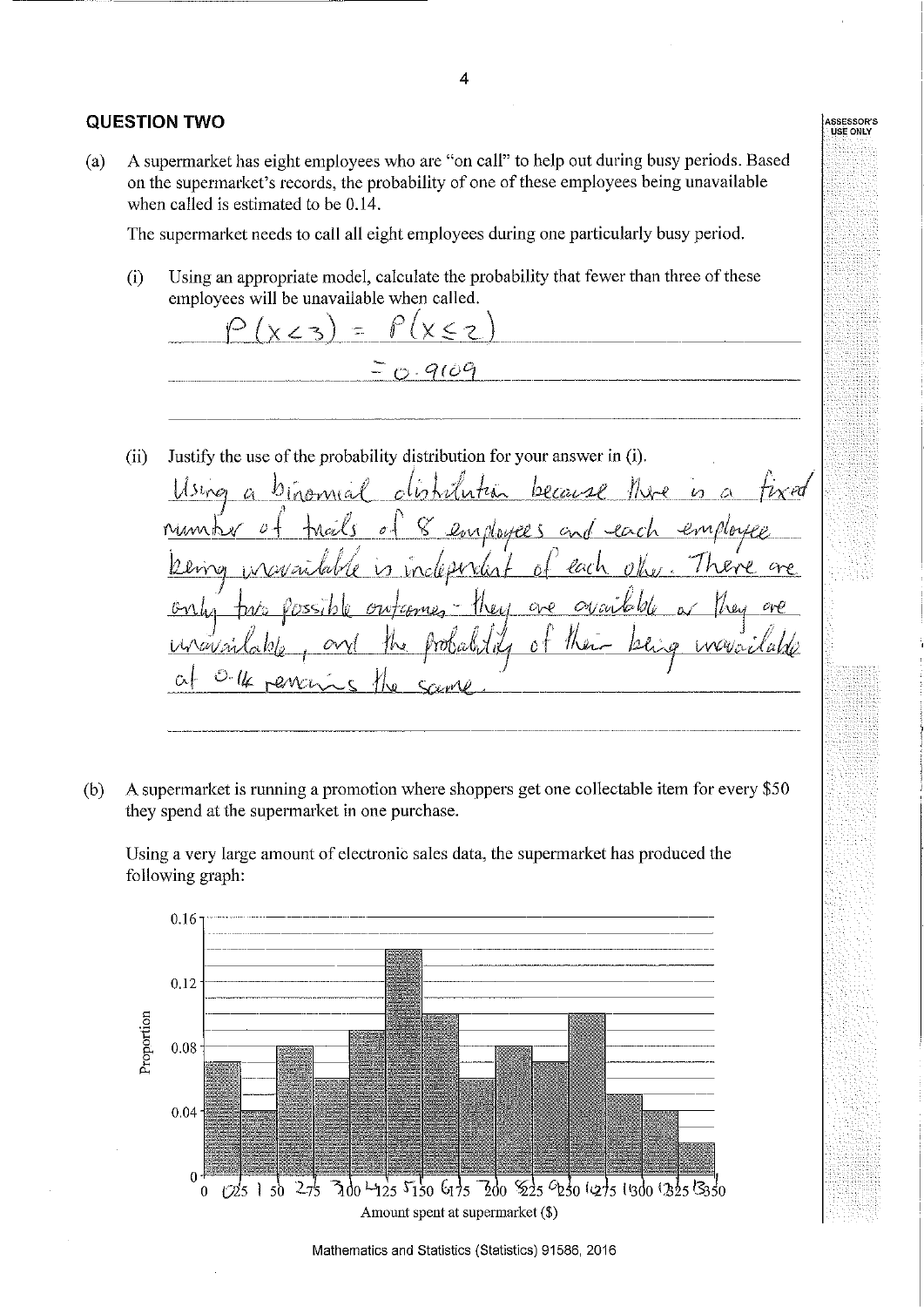$(i)$ Use this data to complete the table below, which shows a probability distribution model for the random variable  $N$ , the number of collectable items gained in one purchase.

| п                          |      | ------------- |      |      |  |
|----------------------------|------|---------------|------|------|--|
| $P(N=n)$ $\bigcap$ $\cdot$ | 0.14 | $0 - 23$      | 0.16 | U.IJ |  |

ASSESSOR'S<br>USE ONLY

Using the model formed in  $(b)(i)$ , calculate the mean number of collectable items gained  $(ii)$ by shoppers per purchase.

Give any assumption(s) that need to be made.

 $= 0 * 0.11 + 1 * 0.14 + 2 * 0.23 + 3 * 0.16 + 4 * 0.15 +$  $A \cup \infty$  $50.015 + 60.006$ Hems will  $SO$  $\alpha$ po  $O_{MA}$  $Q - 1$ 

The supermarket is considering changing the promotion so that shoppers get one  $(iii)$ collectable item for every \$25 they spend at the supermarket in one purchase.

Without performing additional calculations, discuss whether this will result in a doubling of the mean number of collectable items gained by shoppers per purchase.

اح ہن  $M_A$  $\partial \! \! \! \! \! \! \wedge$ Ò 0 ming とばい トームに Ÿ MVan  $\nu_i$ <u>I multides</u> أطلائها  $\overline{\mathcal{O}}$ 

5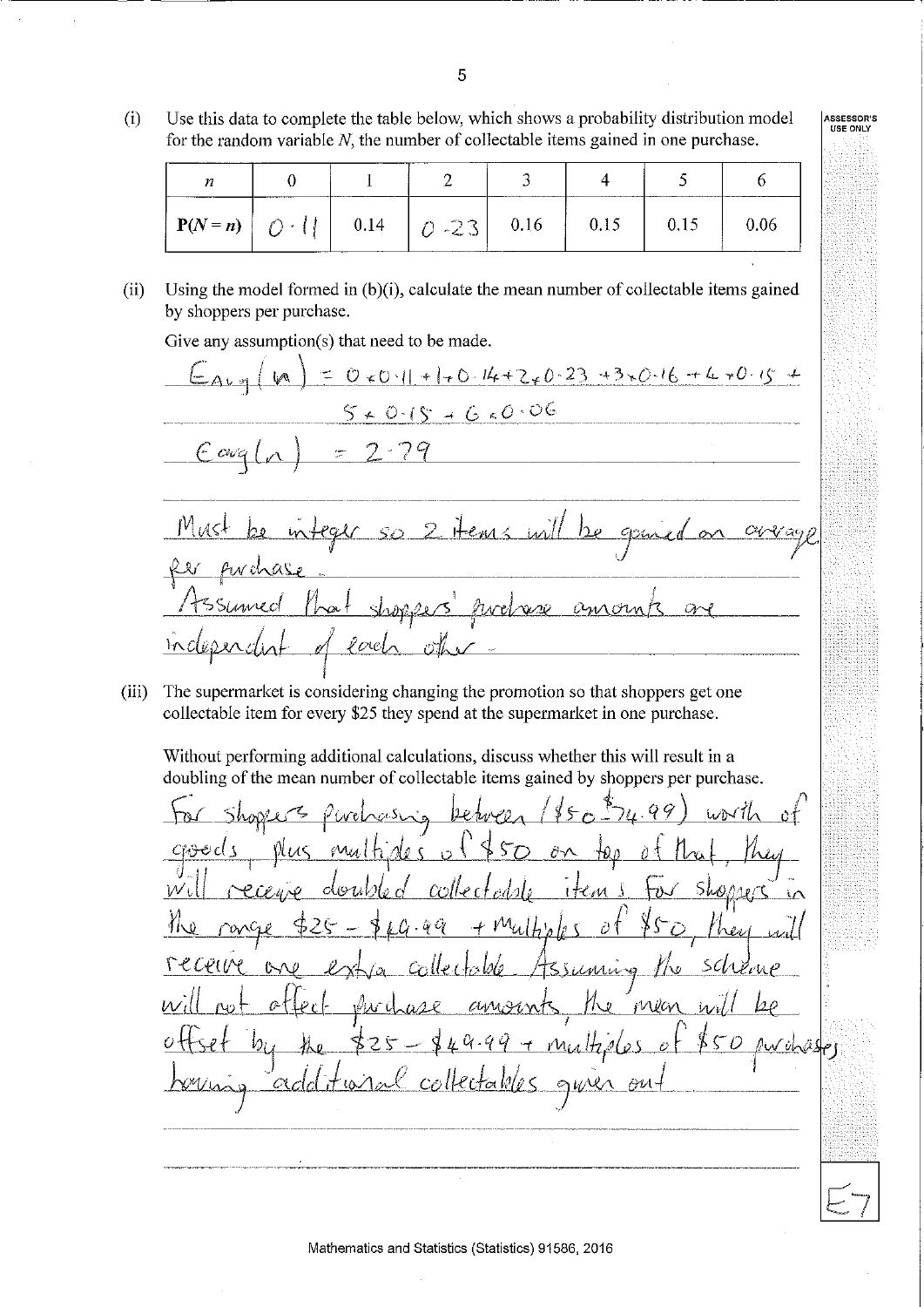#### **QUESTION THREE**

Between 10 pm and 6 am each day, the mean number of shoppers who arrive at the  $(i)$ supermarket per 5 minutes is 1.3.

Using a suitable probability distribution model, calculate the probability that more than two shoppers arrive at the supermarket during a 5-minute period between 10 pm and 6 am.

 $\int (x > z) = 1 - \int (x < z)$ =  $1 - 0.85711248$  $=0.1429$ 

 $(ii)$ Between 6 am and 10 pm each day, using footage from its security cameras, the supermarket found that in 94% of 5-minute periods, there was at least one shopper arriving at the supermarket.

Discuss how the mean number of shoppers who arrive at the supermarket per 5 minutes between 6 am and 10 pm compares to the mean number of shoppers who arrive at the supermarket per 5 minutes between 10 pm and 6 am.

 $0 - 94$ The neon number of 8 mare doubli Me

(iii) Discuss ONE other factor (in addition to the time of day) the supermarket should consider when modelling the number of shoppers who arrive at their supermarket per 5 minutes.

The supernoral should consider what e week it is as some shopper may produce groceres at the beginning of the week

ASSESSOR'S<br>USE ONLY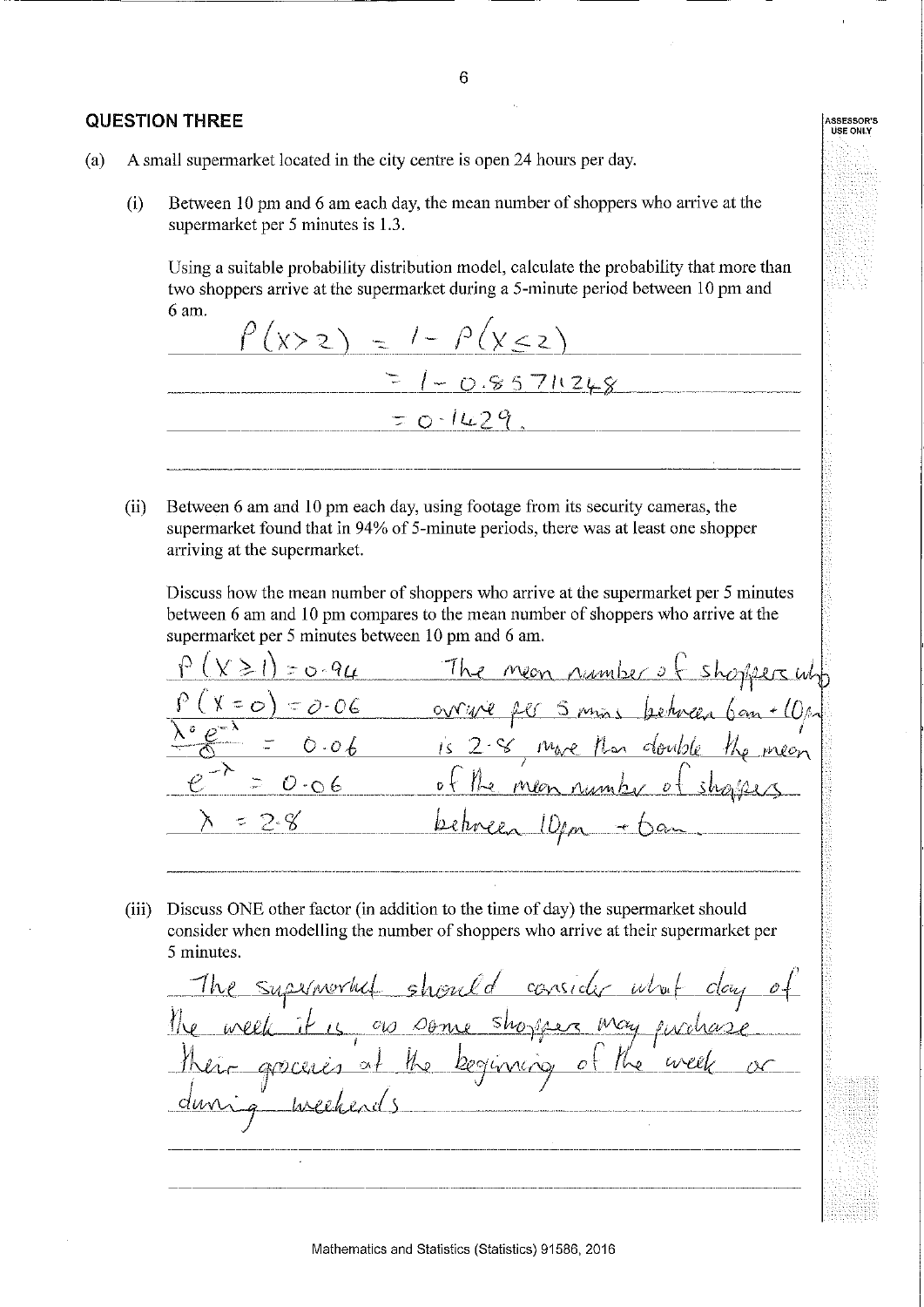A large supermarket has re-designed its checkout area, including installing more self- $(b)$ service checkouts and changing the layout of checkouts. Before and after the re-design, the supermarket conducted two different surveys of shoppers.

In each survey (before, after), shoppers were asked to rate their experience with checking out of the supermarket as a score on a scale of  $0$  (very unhappy) to  $5$  (very satisfied).

The results for each survey are shown below:



 $(i)$ Identify which set of data has less variation in rating scores.

Support your answer with statistical reasoning.

 $(ii)$ Discuss if it would be appropriate to use a Poisson distribution to model the ratings for the 'before' survey.

Support your answer with statistical reasoning.

∟ò √e  $U22$  $\hat{O}$ OLS 0l  $\alpha$  $\alpha$ wa 77 w  $\Omega$ Ŝ € ACA J -lo cl  $\mathscr{O}$  Th Ml anin agreling fach Î ina Ur ozwld  $\partial C$ Wittereaus  $\infty$ MI.  $c_{\nu\lambda}$  $\mathbb{R}$ orni <u>ABROUGH</u>  $OV$  $0 - 0$  $\frac{1}{2}$ جھا  $\sim o$ S Prose ors  $\dagger \hat{v}$ οt *rondom*  $N6$ rati SENTINU Mathematics and Statistics (Statistics) 91586, 2016

ASSESSOR'S<br>MUSE ONLY